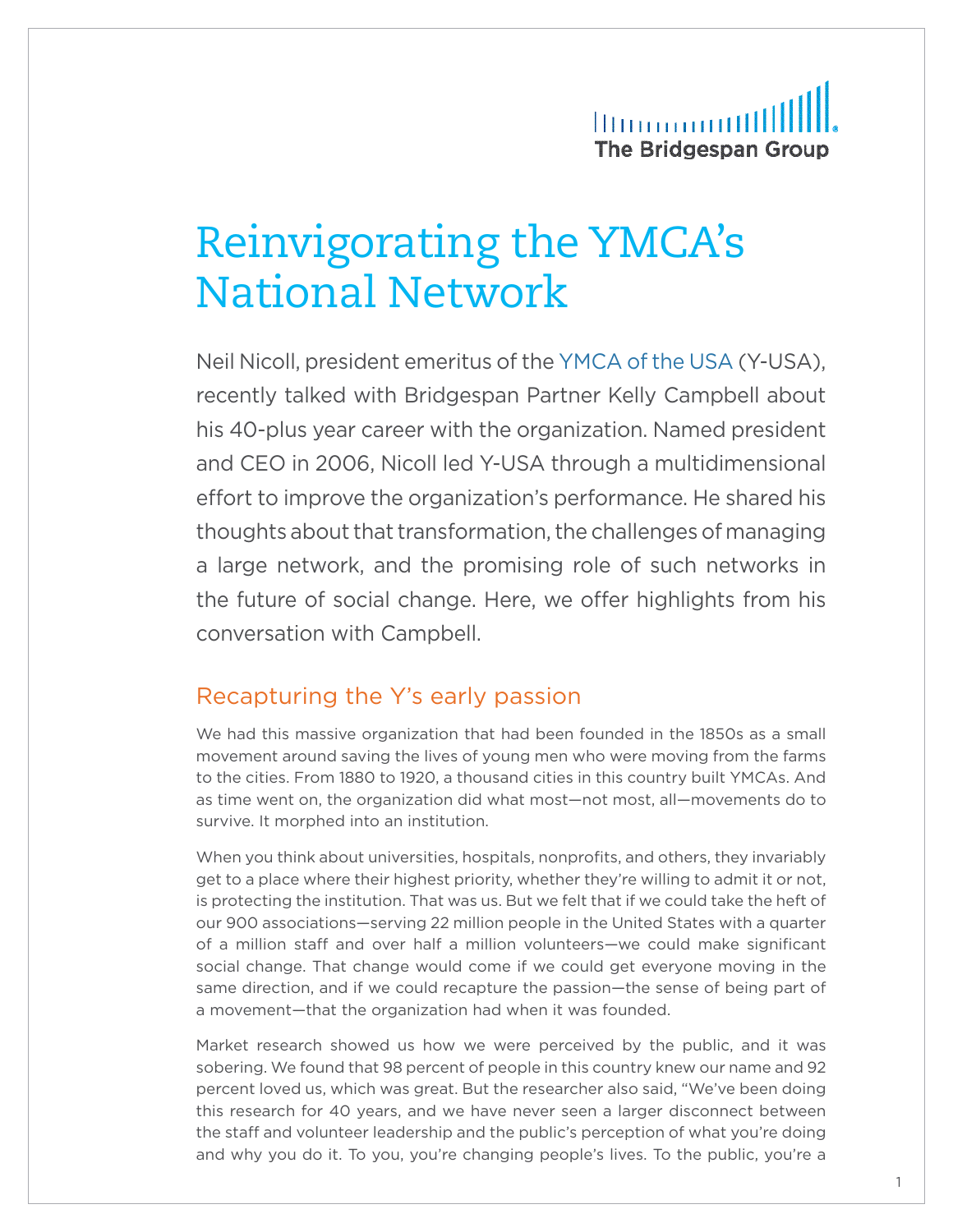place where they sign up for swim lessons or gym." We had become this institution that was about activities for the sake of activities. We were able to explain clearly "what we did" but people didn't have an answer to the more important question, "so what." They were good activities; don't misunderstand me. But then we asked: "Why are we doing this, and where can we have greater impact?"

#### Making the mission real

Going into this effort, our cause was "We strengthen communities," and we had three focus areas: healthy living, youth development, and social responsibility. But in those areas, what did we want to be known for? What would galvanize our associations?

In the area of healthy living, to take just one example, we decided to concentrate on diabetes prevention because it is a huge health issue in this country. If we were going to position the YMCA as an organization that is serious about improving the nation's health, we had to show that we could take on a big, tough health issue. Our diabetes prevention programs are ramping up—not as fast as we might like, but we're making good progress. We can reverse pre-diabetes in 56 percent of participants, and that has huge cost benefits for the country. We have become the first nonprofit, community-based organization in the country with our own Medicare reimbursement code and the first that has a health insurance system that reimburses us for providing these programs. We want to be part of creating health-care systems for the future.

### Challenges of transformation

The first would be just the **basic inertia** that's present in a large organization that is paying its bills and getting along just fine, thank you very much. If we hadn't asked the questions, we could have been comfortable, but that's all. Making ourselves uncomfortable was what was necessary.

**Self-interest** is another challenge. Within staff and volunteer leadership, we are encouraging YMCA's to consolidate, be more efficient. But then you find volunteer leaders who balk, who politely say, "My grandfather was board chairman of this YMCA. My father was board chairman of this YMCA, and by God, I'm going to be board chairman of this YMCA. It's our YMCA, and we're not going to consolidate. How could you think people would drive [from one town to another] to share a Y?" We have to get leadership to look at how they can increase impact versus protecting a comfortable structure. Let form follow function.

There's leadership and staff self-interest too. If you're 59 years old and you're going to retire at 65, do you want to go through all these headaches?

**Getting funders to appreciate** that in fact you can transform a large network to offer solutions to big social problems is also a challenge. When you have data and